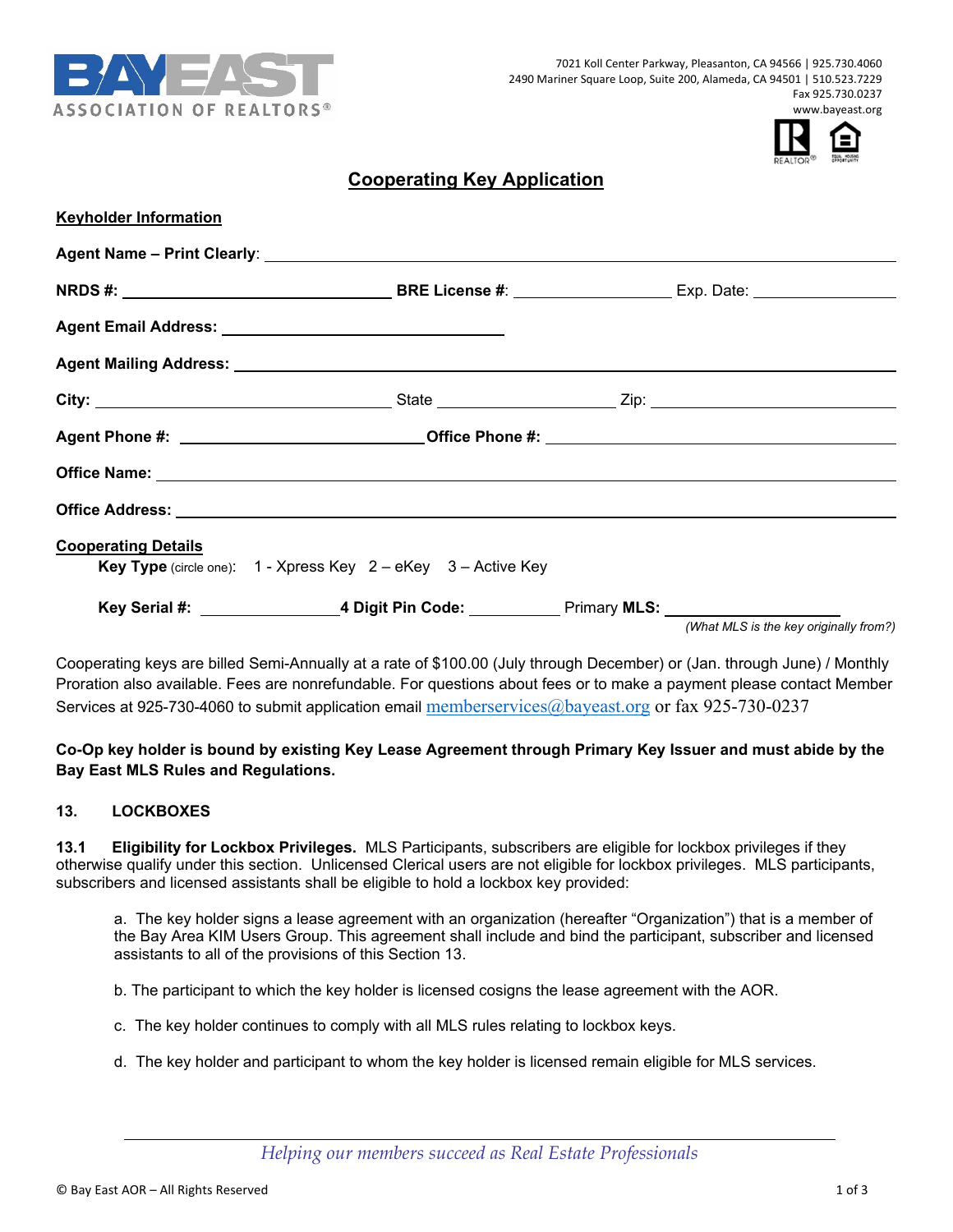



**13.2 Key Use and Service.** Keys may not be used under any circumstances by anyone other than the key holder, including, but not limited to, lending, borrowing or sharing keys with others. The AOR is not obligated to provide service on keys or lock boxes to individuals who are not the registered lessee or owner of the component. Key may only be used for the purpose of facilitating the sale or lease of a listed property.

### **For violation of this section, see Appendix A, Citable Infractions.**

**13.2.1 Use of Lockbox Contents.** Participants and Subscribers shall at all times follow the showing instructions published in the MLS. Participants and Subscribers shall not remove contents of the lockbox for purposes other than showing the home and shall promptly return the contents to the lockbox upon exiting the property. Participants and Subscribers shall keep lockbox contents in their possession at all times after removal from the lockbox. The lockbox and/or contents shall not be removed from the property site without prior consent from the listing agent.

### **For violation of this section, see Appendix A, Citable Infractions.**

**13.2.2 Lockbox Requirements.** If any lockbox or other device giving access to On Market listed property for real estate professionals and/or service providers is authorized by the seller and/or occupant and is placed on or present on property listed through the Service, such lockbox or device must be one that is approved by the MLS where the listing has been submitted. The authorized lockboxes sold by, leased by or otherwise offered through the local Association or MLS where the listing is submitted have been approved by the MLS (Kim User Group approved Supra BT LE lockbox). Unless expressly indicated otherwise by the MLS, for any other lockbox or device to be considered "MLS-approved," use of it must provide reasonable, timely access to listed property such that

(1) it allows all participants and subscribers timely access to listed property by reliance solely on data submitted to and residing on the MLS;

(2) complete, accurate and stand-alone instructions are provided for accessing the listed property in the appropriate agent section on the Service; and

(3) it ensures that the lockbox or device will provide reasonable access to listed property with any information, code or key needed to access the contents of the lockbox or device to be made available or access to the property otherwise scheduled within four (4) hours of initial contact in the event the lockbox or device requires the participating member to obtain additional information to enable access (ex: "call listing agent for entry code") with said 4 hour response obligation in effect every day from 8am to 6pm.

The MLS reserves the right to require that the device be submitted in advance for approval. The MLS also may revoke the approval and/or subject the participant to discipline if the device is used in a manner that fails to continue to satisfy this requirement. Failure to provide reasonable and timely access as required by this section will subject the listing agent to discipline and potential fines. More than one lockbox or access device may be used on a property as long as one of them is MLS-approved (Kim User Group approved Supra BT LE lockbox) where the listing is submitted.

### **For violation of this section, see Appendix A, Citable Infractions.**

**13.3 Accountability.** Key holders must account for keys at the time of any inventory conducted by the AOR or at any time requested by the AOR. Key holders who cease to participate or subscribe to the MLS shall return all key(s) in their possession to the AOR. Failure to return a key(s) will subject the key holder and/or the key holder's participant to fines and penalties and to being responsible for all costs incurred by the AOR to secure the lock box key system as a result of the failure to return the key(s).

**13.4 Deemed Unaccountable.** Keys shall be deemed unaccounted for if a key holder refuses or is unable to demonstrate that the key is within the key holder's physical control.